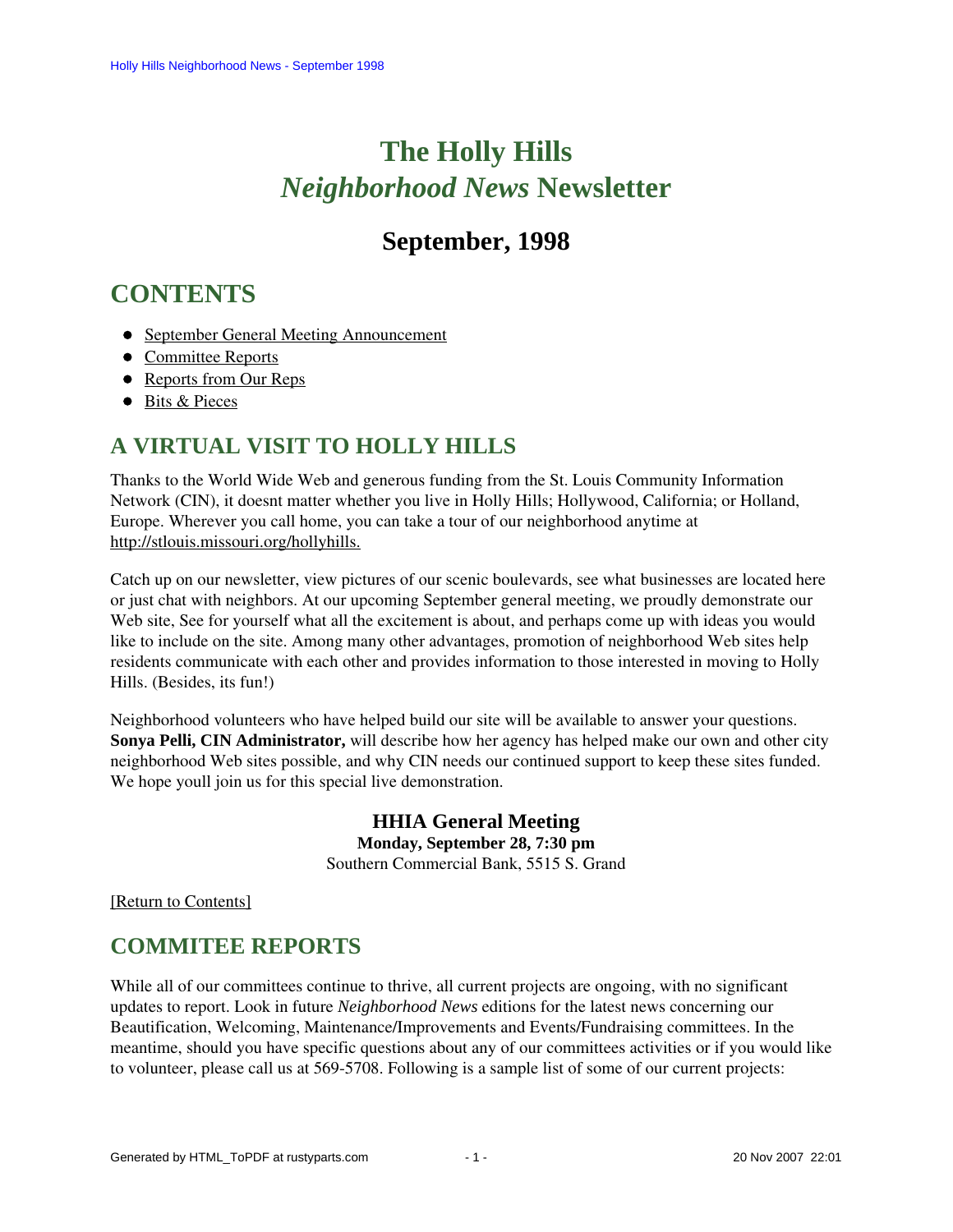- **Beautification** ongoing planting, watering and fundraising via grant application
- **Welcoming** monthly visits to new residents homes or apartments
- **Maintenance/Improvements** receiving complaints or concerns about the neighborhoods appearance; working with city representatives to address such issues
- **Events/Fundraising** planning is currently under way to sponsor a Holly Hills family picnic in Carondelet Park, scheduled for next summer (details in upcoming newsletters)

# **A Bright Idea**

Dont forget, while supplies last, free lightbulbs for your porch lights are available from HHIA, thanks to a grant from Ameren Electric. Bulbs are available at upcoming neighborhood meetings and other HHIA events (next meeting Mon., Sept. 28). Limit one bulb per household.

# **You Can Help!**

If you would like to help us distribute the free lightbulbs to folks on your block or in your area, give us a call at 569-5708, and will fill you in on the details.

[\[Return to Contents\]](#page-0-2)

# <span id="page-1-2"></span><span id="page-1-0"></span>**REPORTS FROM OUR REPS.**

- [Alderman Fred Wessels, 13th Ward](#page-1-1)
- [Alderman Matt Villa, 11th Ward](#page-2-0)
- [Congressman Dick Gephardt, Third Cong. District](#page-2-1)
- [State Rep. Brian May, 108th District](#page-2-2)

## <span id="page-1-1"></span>**Alderman Fred Wessels, 13th Ward**

Ald. Wessels, in conjunction with Ald. Villa and Heitert, is spearheading a campaign to reduce speeding and other unsafe driving along Holly Hills, particularly between Grand and Morganford. The effort is partly in response to several recent incidents involving accidents and damage to parked vehicles, as well as an accumulation of years of unsafe conditions along this stretch of road. Increasing residents complaints are contributing to the efforts as well. (It pays to bring your concerns to your alderman!)

Wessels initial efforts are two-fold. First, police are currently patrolling the road daily for an approximate one-month period, issuing speeding tickets. Follow-up patrolling will ensue regularly. Second, the Traffic Division is going to submit a study of accident patterns along this stretch and provide recommendations for a solution. Says Wessels, I believe we are in need of the best advice possible. That is why I have asked the Traffic Division to study the problem.

Look in future newsletters for updates. If you have suggestions or comments you would like to make during this review period, now is the time to contact your alderman at the Board of Aldermen Office (622-3287).

On a more uplifting subject, at last Anne Borgemeyer, member of the HHIA board is going to get her lifelong wish for the neighborhood. A fountain is to be installed in Carondelet Park! Ald. Wessels notes the fountain is thanks to the generosity of a private benefactor, **Henry Ohlendorf,** who purchased three fountains for city parks. Parks Director Dan McGuire chose the Boat Lake at Carondelet Park as one of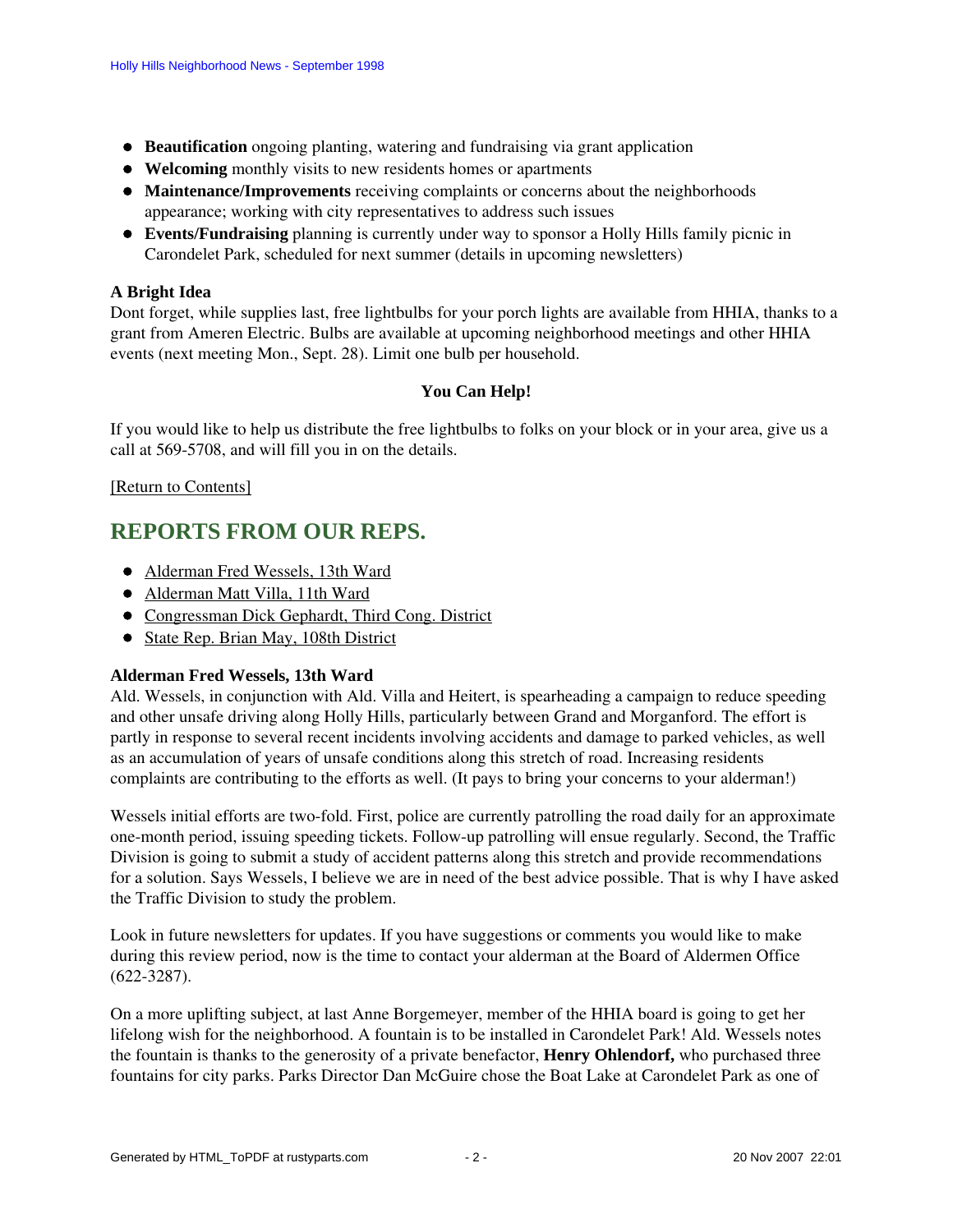the three sites. Installation work is scheduled for completion in the fall and will be illuminated at night. Says Wessels, In addition to its aesthetic value, the fountain has an aerator and will provide ecological benefits to the lake.

#### [\[Return to Representative List\]](#page-1-2)

#### <span id="page-2-0"></span>**Alderman Matt Villa, 11th Ward**

Ald. Villa reports that several individuals were able to take advantage of a \$2,000 First-Time Home Buyers forgivable loan to help purchase homes in his ward. While the deadline for the loan application ended in July, he notes there still is some money for the program left in his ward, resulting in a second phase of funding. A loan is potentially available (until funding is used up) for anyone who currently lives in the city and who is purchasing a home for the first time. There is no income requirement. Villa notes similar funding might also be available in neighboring wards, such as those of aldermen Wessels or Heitert. Contact your alderman at the Board of Aldermen Office (622-3287) for more details.

#### **Congrats to Matt!**

The HHIA wishes to extend its congratulations to Alderman Villa and his new bride Laura, who were wed on July 25. The wedding resulted in one of the few occasions Matt was unable to make our general neighborhood meeting. Join us at our next general meeting to congratulate Matt in person.

#### [\[Return to Representative List\]](#page-1-2)

#### <span id="page-2-1"></span>**Congressman Dick Gephardt, Third Cong. District**

One of Congressman Gephardts recent efforts on our behalf has been working on legislation to make it easier for more Americans to achieve the dream of homeownership. Cong. Gephardt notes that, as a result of the efforts of the Federal Housing Administration (FHA) and others in the home mortgage industry, we have reached a national all-time record level of homeownership of 67%. However, he adds, the \$99,150 loan limit within the City of St. Louis is near the lowest FHA limit of \$86,317. St. Louis Countys loan limit, on the other hand, is \$142,050. The disparity makes it difficult for city builders to provide new homes within that limit, and deters first-time home buyers from investing in City housing. It has perpetuated a perception that urban housing is not a valuable or wise investment, says Gephardt.

On June 25, the House Appropriations Committee approved the VA-HUD Appropriations bill for FY1999, including increased FHA loan limits for most areas. Working together, Congressman Gephardt and Congressman Obey, Senior Democrat on the Appropriations Committee, ensured that the bill specified that, where there are currently two loan limits in a Metropolitan Statistical Area (such as St. Louis City and County), the highest FHA loan limit will apply to the entire area. The bill passed the House on July 29. Currently, the Senate version of the bill includes the increased FHA loan limits, but does not include the specific MSA language. Following conference between the House and the Senate, Gephardt hopes that the final bill will include both clauses, and he will keep us up to date on its status.

#### [\[Return to Representative List\]](#page-1-2)

#### <span id="page-2-2"></span>**State Rep. Brian May, 108th District**

State Rep. Mays 1998 District Directory is now available and has been mailed to many homes within the district. Prepared especially for his district, the directory provides a helpful, up-to-date listing of government agencies, officials, addresses and telephone numbers. If you did not receive the directory, there will be copies available at our upcoming general neighborhood meeting (Monday, Sept. 28), or you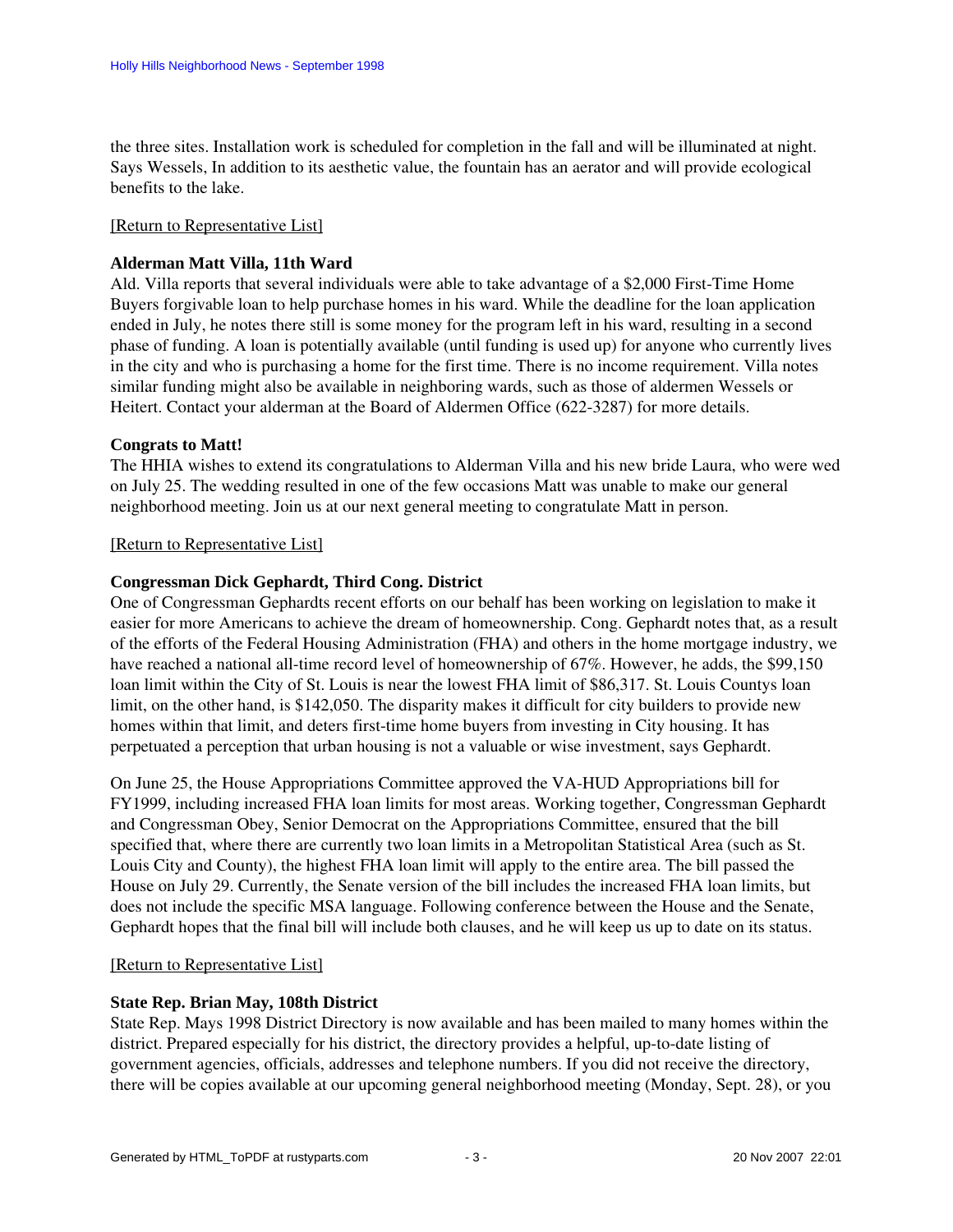can contact Rep. May and request one (352-7639).

[\[Return to Representative List\]](#page-1-2)

[\[Return to Contents\]](#page-0-2)

# <span id="page-3-4"></span><span id="page-3-0"></span>**BITS & PIECES**

- [An Ending and a Beginning](#page-3-1)
- **[Rendezvous Reminders](#page-3-2)**
- [Summer Fun Days](#page-3-3)
- [Welcome, New Members](#page-4-0)

## <span id="page-3-1"></span>**An Ending and a Beginning**

After more than 20 years of service to the area, Cleat Davis has taken a deserved retirement, and temporarily closed the doors of the Amoco service station at the corner of Bates and Virginia (just off the Bates Street exit on I-55). Davis, his wife Della and his entire family asked us to let everyone know they are extremely grateful for the patronage all of their friends and neighbors have provided over the years they were open. Fortunately, the station already has been purchased and will re-open, again as an Amoco, in mid-September. The new owner is Michael Najjar, current owner of another Amoco station at the intersection of Gravois and Hampton/Germania. We bid a fond farewell to the Davis family and a warm welcome to Mr. Najjar! Another station that is a Holly Hills Improvement Association business member and deserves our patronage is the Shell service station at the intersection of Morganford and Loughborough.

[\[Return to Bits & Pieces Content\]](#page-3-4)

## <span id="page-3-2"></span>**Rendezvous Reminders**

If you would like a souvenir of this summers Rendezvous Carondelet event, t-shirts and medallions commemorating the event are for sale (\$10 for t-shirts and \$5 for medallions). They can be picked up while supplies last at the Cardonelet Community Betterment Federation (CCBF) office, 6408 Michigan, 8-4 pm, Monday-Friday.

## [\[Return to Bits & Pieces Content\]](#page-3-4)

# <span id="page-3-3"></span>**Summer Fun Days**

Looking for a place to enjoy some fun time with your family? You need look no farther than St. Louis City. Mark your calendars with these two upcoming events:

- **Bevo Day** Sunday, September 20 Near Intersection of Morganford and Gravois
- **Historic Shaw Art Fair** Saturday-Sunday, October 3-4 10 am to 5 pm Near intersection of Shaw and Flora